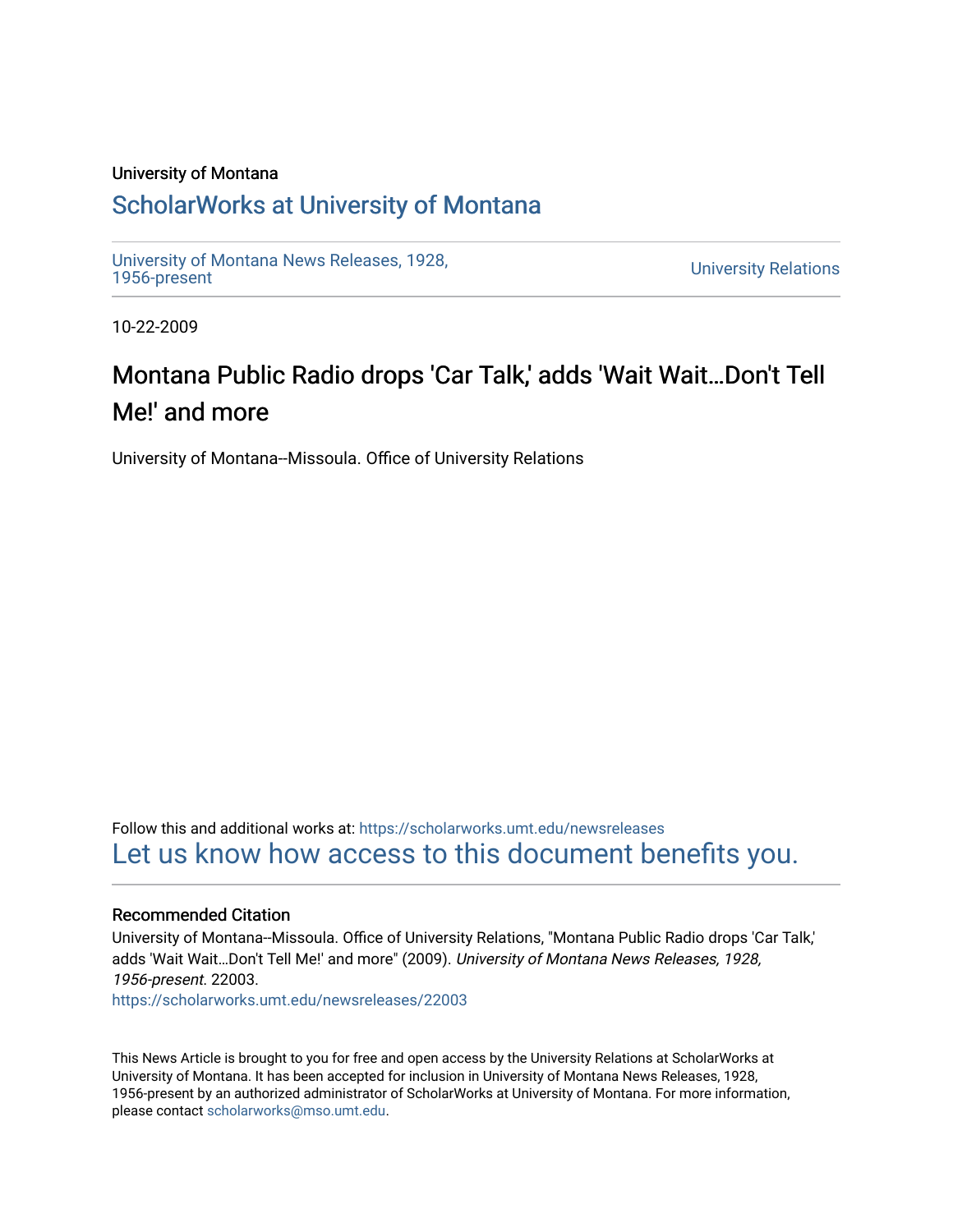

UNIVERSITY RELATIONS • MISSOULA. MT 59812 • 406.243.2522 • FAX: 406.243.4520

### **TT** / *i*

Oct. 22, 2009

**Contact:** William Marcus, station manager, 406-243-4931, [william.marcus@umontana.edu](mailto:william.marcus@umontana.edu); Linda Talbott, associate director, 406-243-4931, linda.talbott@umontana.edu; Michael Marsolek, program director, 406-243-4931, [michael.marsolek@umontana.edu](mailto:michael.marsolek@umontana.edu).

#### **MONTANA PUBLIC RADIO DROPS 'CAR TALK,' ADDS 'WAIT WAIT ... DON'T TELL ME!' AND MORE**

**MISSOULA -**

Fueled by the need to economize and to direct resources to local initiatives, Montana Public Radio is dropping "Car Talk" from its schedule.

At \$21,500 per year for a weekly one-hour show, "Car Talk" costs eight times the average of other national shows the station buys. By comparison, the evening news program "All Things Considered" provides 12 hours of news each week and costs only \$35,000 per year.

"It's really a matter of being good stewards of the money listeners give us to run the station," said Michael Marsolek, program director. "Car Talk' is so expensive, I can't justify keeping it in the budget."

"Car Talk" fans can still get their weekly fix by listening on-demand at the show's Web site, [http://www.cartalk.com.](http://www.cartalk.com) A podcast also is available.

Humor and wit still have a home on Montana Public Radio with the addition of "Wait Wait... Don't Tell Me!" which will air at 11:30 a.m. Sundays. "Wait Wait" is an NPR news quiz show hosted by award-winning playwright Peter Sagal, with NPR's Carl Kasell as official judge and scorekeeper. Sagal quizzes panelists and listeners to see just how closely they paid attention to the week's news. A favorite segment features Kasell reciting quotes from the week's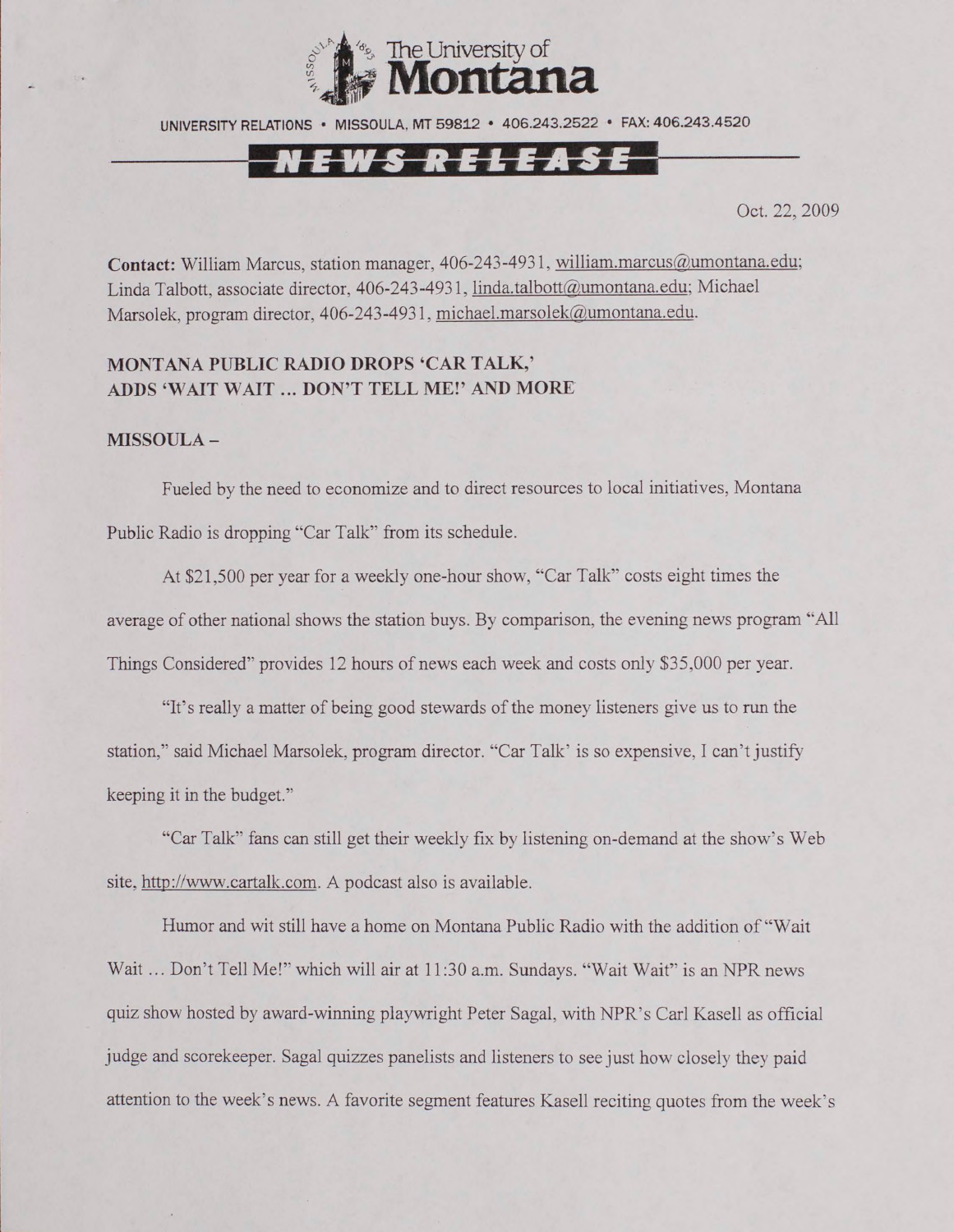newsmakers as contestants try to guess whom he is impersonating. It's the only show where listeners get to hear NPR's most senior newscaster impersonating celebrities.

"Wait Wait" is not the only new show added to Montana Public Radio's schedule. The station has added five new programs in all, while deleting five others and moving some to different broadcast times.

Shows added are:

- "Wait Wait ... Don't Tell Me!" humorous news quiz, 11:30 a.m. Sunday. (Replaces "Car Talk.")
- "Talk of the Nation Science Friday" science news and discussion, 1 p.m. Friday.
- "Marketplace Morning Report" live financial news, 5:51 and 7:51 a.m. weekdays.
- >• "Santa Fe Chamber Music Festival" 8 a.m. Sunday. (Replaces "Saint Paul Sunday.")
- •• "Echoes" a modem soundscape of music from many traditions, 11 p.m. Sunday.

Along with "Car Talk" and "Saint Paul Sunday," deleted shows include "Bookworm,"

"Listener's Bookstall" and "StarDate."

For the complete schedule, visit <http://www.mtpr.org>.

Montana Public Radio is a public service of The University of Montana, airing across western and central Montana. Its studios are located on the UM campus in Missoula, with a news bureau at the state Capitol in Helena. Montana Public Radio receives funding from its listeners, the Corporation for Public Broadcasting and UM.